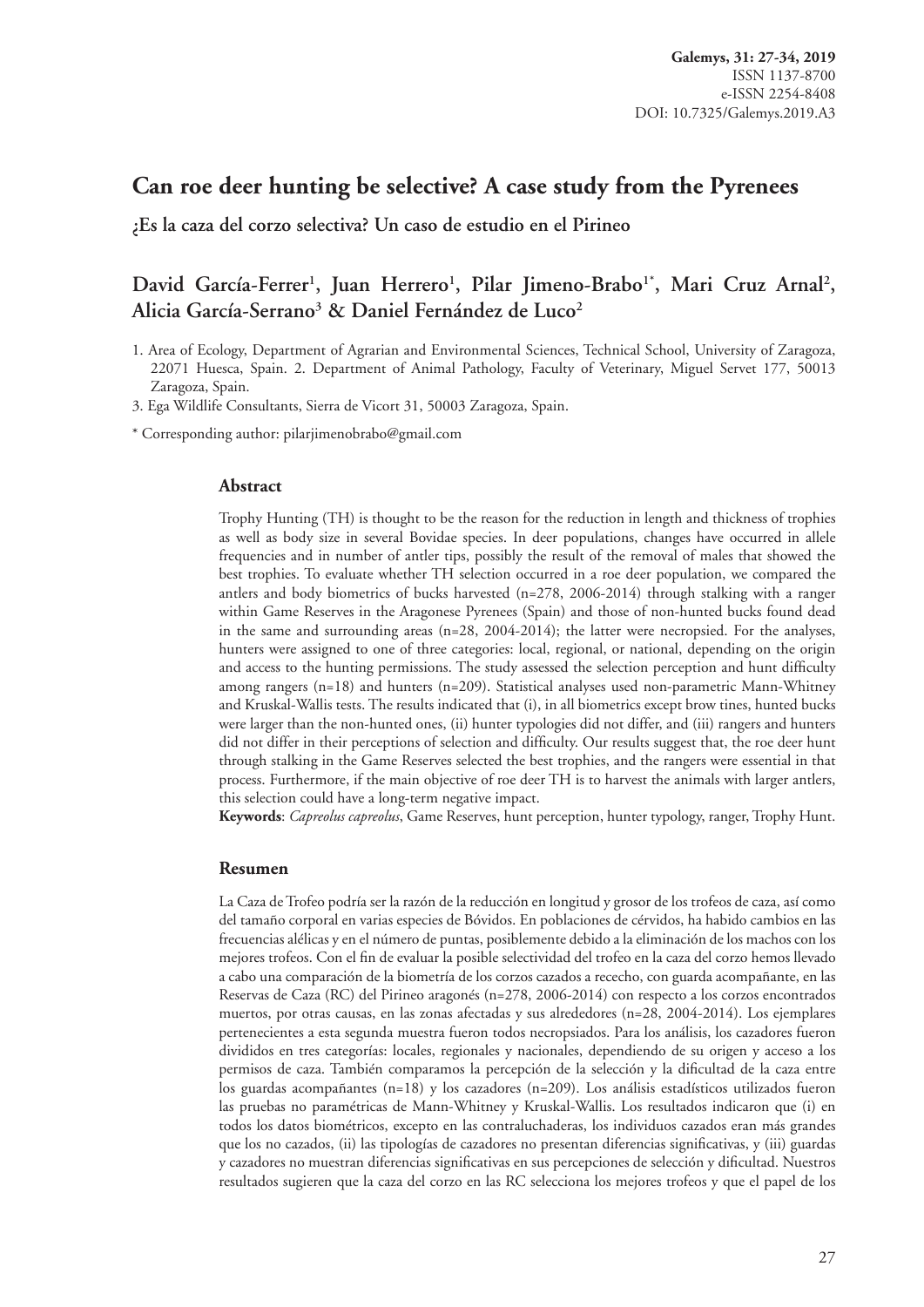guardas acompañantes es clave para la obtención de estos resultados. Además, si el principal objetivo de la caza de trofeo de corzo busca abatir individuos con cuernas más grandes, esta selección podría tener un impacto negativo a largo plazo.

**Palabras Clave**: *Capreolus capreolus*, Caza de Trofeo, guarda, percepción de la caza, Reservas de Caza, tipología de cazador.

### **Introduction**

Historically, wildlife agencies have established hunting quotas that regulate how many and which individuals may be hunted, as a means of maintaining unbiased population structure and unintentionally creating a purpose in hunting behaviour (Mysterud 2011). Selective big-game hunting typically focuses on specific sex/age-classes, or on morphological traits. For example, trophy hunting (TH) in ungulates aims to cull animals with the largest horns (*Bovidae*) or antlers (*Cervidae*) (CIC 1977).

Traditionally, ungulate TH has focused on males with largest horns, antlers and body mass, while avoiding lactating females. Such an approach exerts selective pressure on adult males or fastgrowing young males and limits their reproductive potential, because adult sex ratio becomes biased towards females (Ginsberg *et al.* 1994). Femalebiased population structure, in turn may affect sexual selection and reduce male-male competition, thus allowing young males to enter reproduction (Mysterud 2014). Individuals of different age, however, differ in their reproductive potential, and larger males can produce larger offspring; therefore, TH can affect population growth depending on which males have been harvested (Mysterud 2014). In bighorn sheep, for example, TH increased the reproductive success of small males, as in the longterm the horn size decreased, which highlights the unsustainability of this practice (Coltman *et al.* 2003). TH may occur not only in highly dimorphic species, such as bighorn rams (*Ovis Canadensis* Shaw, 1804) in bovids, or on red deer (*Cervus elaphus*  Linnaeus, 1758), but also on weakly dimorphic species such as the Alpine chamois (*Rupicapra r. rupicapra* Linnaeus, 1758) (Corlatti *et al.* 2017).

In recent decades, the impact of TH has become an important issue in wildlife management. So far, most research has focused on Bovidae (Mysterud 2014), and concern over the evolutionary consequences of TH, particularly in body mass and weaponry of males, has increased (Mysterud & Bischof 2010). For instance, TH is thought to be the reason for the reduction in the average length and the thickness of the horns of bighorn rams (Coltman *et al.* 2003). In Iberian wild goat (*Capra pyrenaica* Schinz, 1838), high densities and the removal of the largest males coincided with a reduction in horn length (Pérez *et al.*, 2011). In bighorn sheep, for example, TH selected certain individuals, which differed from the sheep killed by non-hunting-related factors (Pelletier *et al.* 2012). Research studies on the effects of TH on cervids are less abundant; besides the effects of TH on age and sex structure of populations and on individual phenotypes, in deer populations changes (Mysterud 2014). Furthermore, in deer population changes have occurred in the allele frequencies and in the number of antler tips, possibly the result of the removal of males that showed the "best" trophies (Hartl *et al.* 1991).

Hunters' preferences are influenced by knowledge, skills, and cultural background (Festa-Bianchet et al. 2014). For instance, preferences can differ depending on the origin of hunters. In Poland, foreign hunters selected roe deer *Capreolus capreolus* (Linnaeus, 1758) with largest body mass and antlers, while deer harvested by local hunters largely included young animals (Mysterud *et al.* 2006). In addition, habitat can play a major role, as in open habitats it is easier for hunters to select males that have large antlers and a similar body size than it is in forests, where the animal's silhouette often is incomplete and the harvested deer are smaller than average (Ramanzin & Sturaro 2014). This form of selection can have long-term consequences on the target populations, for example in roe deer (Mysterud 2014).

TH can cause females to disperse during the mating season because of the stress caused by the presence of high male-male competition for mates in a population that has few mature males and a lesserdeveloped population structure. The result is an increase in energetic costs for females and a femalebiased sex ratio (Mysterud 2014). Other hunting practices; e.g., battues, are less selective than is TH, and the average size of the antlers of harvested red deer is smaller (Martínez *et al.* 2005).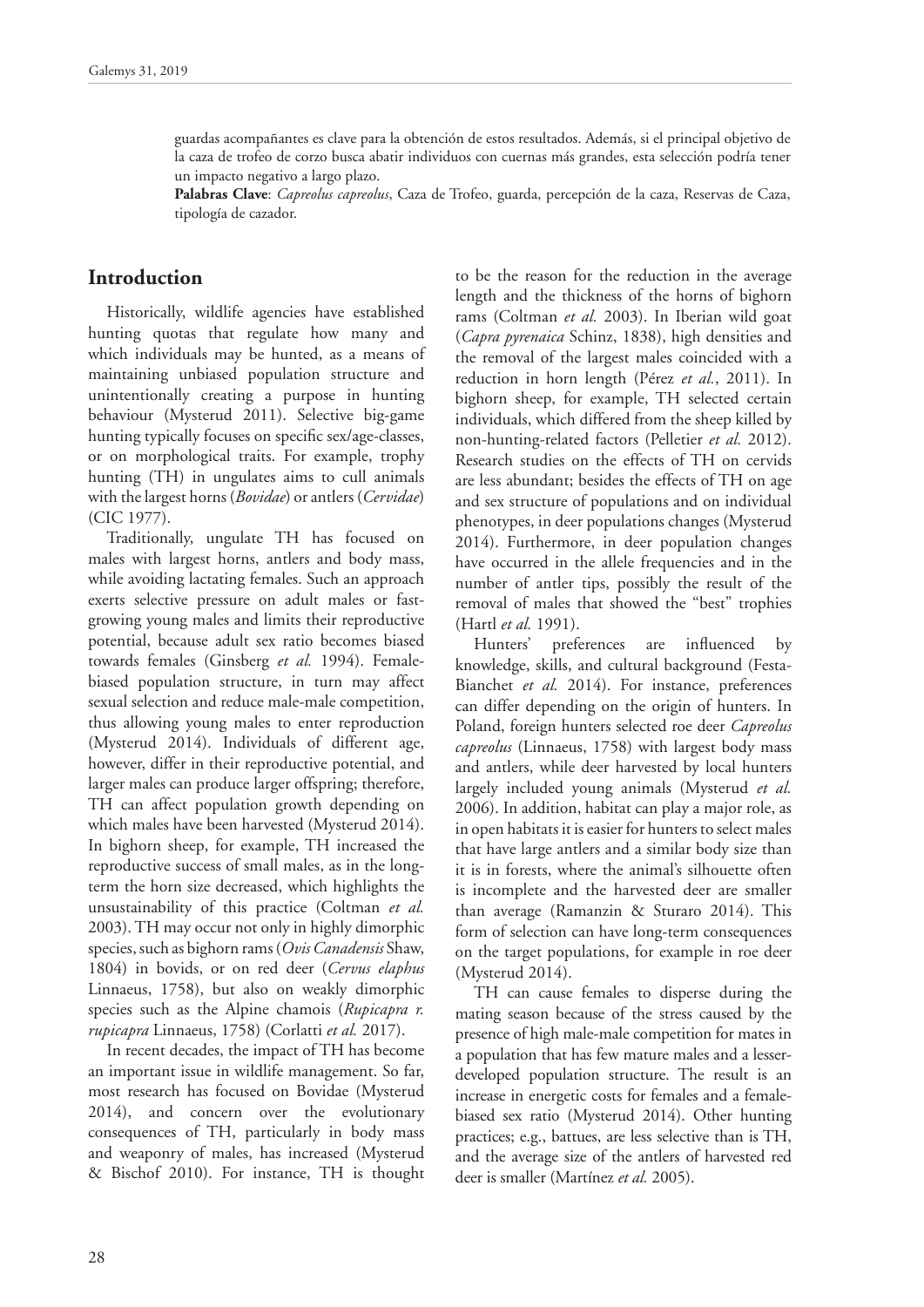In some cases large males are harvested when their trophy is largest, after they have been able to reproduce (Apollonio *et al.* 2010). In small populations, any human-induced changes in population structure can have significant effects; e.g., in France, the removal of a few individuals had a substantial effect on the population (Garel *et al.* 2007).

Pelletier *et al*. (2012) demonstrated that the temporal trend underestimated horn size in hunted bighorn sheep; therefore, using data from TH to identify trends can be erroneous because it is associated with a selective factor that does not reflect the overall population (Schoenebeck & Peterson 2014; this study). In addition, in bighorn sheep (Coltman *et al.* 2003), mouflon (*Ovis orientalis*  Gmelin, 1774) (Garel *et al.* 2007), Iberian wild goat, and aoudad *Ammotragus lervia* (Pallas, 1777) (Pérez-González & Carranza 2001) the biometrics of hunted animals was skewed from that of the population because of the hunter's pursuit for a specific sex, age, and phenotypic trait such as large horns.

Pigeon *et al.* (2016) demonstrated that strong selection in TH reduced significantly the horn length of male bighorn sheep. The reduction in the biometrics related to hunting (length) and the persistence of those not related to the hunt (thickness) suggest that the same phenomenon has occurred.

Torres-Porras *et al.* (2009) showed that the compensatory culling of red deer that had small bodies and antlers were eliminated in comparison with commercial TH of the species. Martínez *et al.* (2005) demonstrated that red deer TH has a significant effect on the relationship between weight and age depending on the way the data was gathered. The aim of hunt (TH, meat hunt, or culling for conservation purposes) introduced bias.

The aim of this study is to evaluate hunters' selectivity for male roe deer by (i) comparing the biometrics of hunted males and those of males found dead from non-hunting-related causes, (ii) comparing hunters' typologies results, and (iii) investigate the opinions of rangers and hunters about the difficulty of the hunt and their selection capabilities or rangers and hunters.

# **Material and methods**

#### **Study area**

The study area was four Game Reserves (GR) of the Aragonian Pyrenees (Spain) and surrounding areas (Fig. 1). Data on hunted roe deer were collected in the GR (1,210 km<sup>2</sup>), and those on non-hunted roe deer found dead came from these GR and their



Figure 1. Study area in the Aragonian Pyrenees (Spain).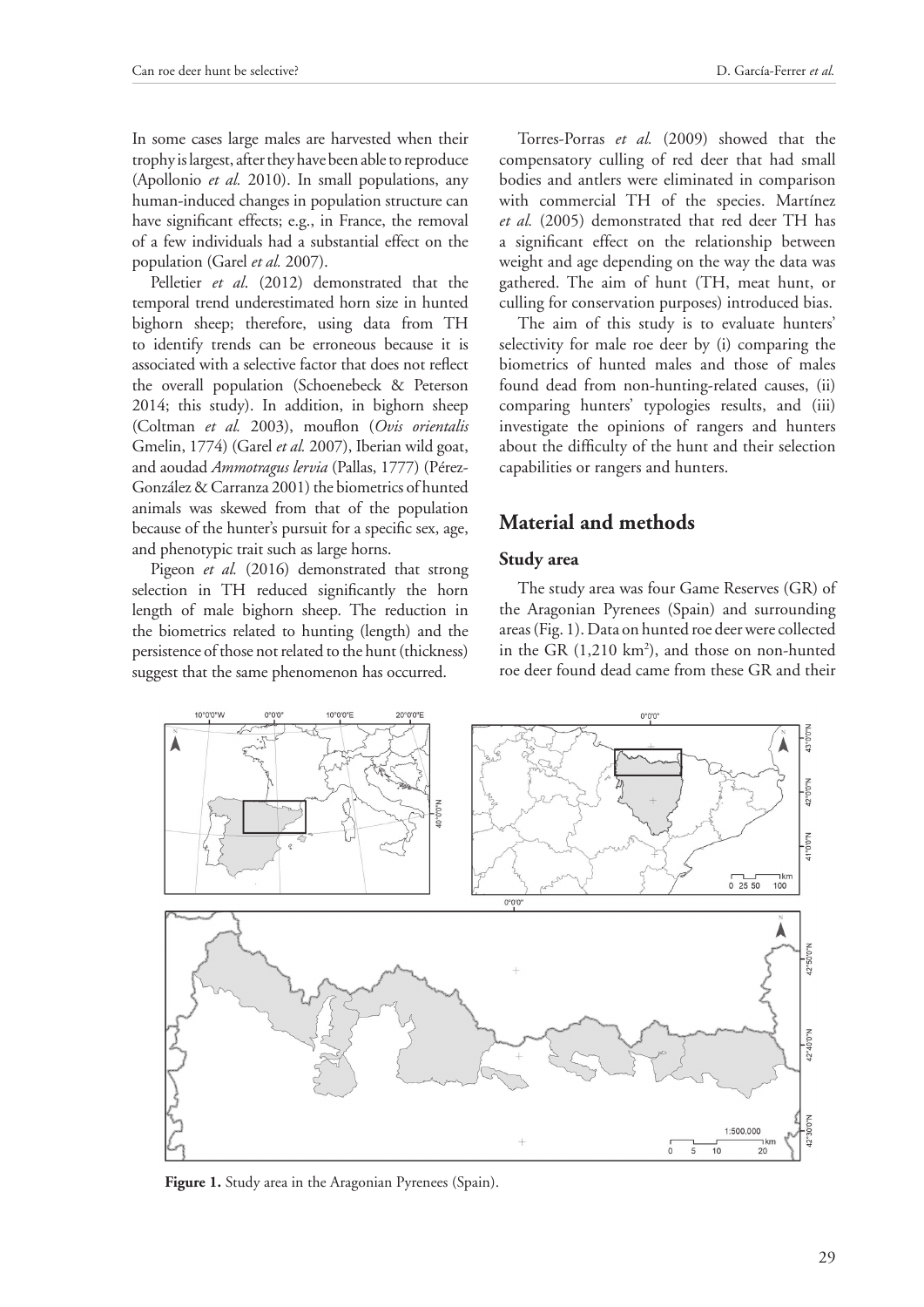surrounding areas. GR are public hunting grounds, which are managed by regional governments (Pita-Fernández *et al.* 2012). Human density was approx. 6.6 inhabitants km-2 and the population had an aging profile (INE 2019). Tourism and livestock breeding are the main economic activities.

The elevation ranges between 600-3,404 m a.s.l. The mean annual temperature is 12 ºC, while the average temperature is 0 ºC at 3,000 m and 11 ºC at 600 m. In the western high valleys, where there is an Atlantic influence, annual precipitation is over 2,000 mm; in the east, annual precipitation is around 1,000 mm, and a significant proportion falls as snow. Biogeographically, the area is within the Eurosiberian region, and some areas are transitional to the Mediterranean. Subalpine pastures occurred between 1,600-2,000 m a.s.l., within areas dominated by Scots pine (*Pinus sylvestris*) and mountain pine (*Pinus uncinata*) forests.

In the montane habitats below 1,600 m, European beech (*Fagus sylvatica*) and silver fir (*Abies alba*) occur, while in the lowest forests, holm oak (*Quercus ilex*) and white oak (*Quercus humilis*) are present, along with pastures. Beside roe deer, other wild ungulates in the area (in order of density and distribution) include wild boar *Sus scrofa* Linnaeus, 1758, Pyrenean chamois *Rupicapra p. pyrenaica*  Bonaparte, 1845, and red deer (Marco *et al.* 2011). Golden eagle *Aquila chrysaetos* Linnaeus, 1758 and red fox *Vulpes vulpes* (Linnaeus, 1758) are the main roe deer predators.

During the study period, roe deer density was 2.3 roe deer km-2 and the population was stable  $(\lambda = 1.0)$  (Herrero *et al.* 2013), unfenced, and not artificially fed.

There are three types of hunting permits, depending on the habitual residence of the hunter: villages belonging to the Game Reserve; the rest of the Aragon region and the rest of the Spanish territory. The three hunter categories (locals, regional, and national) paid similar quotas (90-200 €) to access the hunt. A ranger accompanied each hunter while hunting. Their role is to seek for roe deer before the hunters arrive; to take hunters to the hunting ground; to look for roe deer and select a trophy to be hunted.

### **Data analysis**

To investigate the potential selective effect of hunting on roe deer phenotypes, we measured antler and body biometrics. Antler biometric included

beam height (mm), brow tines (mm), back points (mm), coronet perimeter (mm), and apical beam separation (mm). Body biometrics included total length (cm), chest circumference (cm), metatarsal length (cm), and full body mass (kg, Pesola®) (Herrero *et al.* 2013). Antlers were measured using the old procedure of the Conseill International de la Chasse, which does not include the volume of antlers (CIC, 1977). The biometrics of the roe deer harvested (2006-2014) was recorded by rangers, while two of us (DFL and MCA) recorded those of the non-hunted ones (2004-2014) in the lab (Arnal *et al.* 2005). Only animals with complete antlers were considered. All roe deer found dead for other reasons rather than hunt had complete antlers, with brow tines and back points. In some cases back points were missing. Because of the health monitoring system in game wildlife established in the region, systematic necropsies were performed on dead animals to determine the cause of death.

To evaluate ranger and hunter perceptions of the selection capabilities, the difficulty, and the satisfaction of the hunt, a questionnaire was sent to the rangers and the hunters. Responses to the questions were based on a scale from 1 to 5: 1 non satisfied; 2 scarcely satisfied; 3 moderately satisfied; 4 satisfied and 5 fully satisfied.

The Kolmogorov-Smirnov test with the Lilliefors correction was used to check whether the different data sets, with more than 50 observations, fit a normal distribution or not, while the Shapiro-Wilk test was used in those with less than 50 data. The statistical significance of the differences between the groups in each of the variables studied was evaluated using Mann-Whitney U and Kruskal-Wallis tests.

## **Results**

Between 2006 and 2014, 28 roe deer were found dead within the study area, 26 of them with traumatism, 14 were found near roads and two had been partially eaten after death and the cause of dead was undetermined.

Hunted (n=278; 90.9%) and non-hunted (n=28; 9.1%) roe deer differed significantly in all of the antler and body biometrics except brow tines (Table 1). The biometrics of harvested deer did not differ significantly among hunters with different hunting permissions typology (Table 2). Questionnaires were sent to 40 rangers and 102 hunters. Eighteen rangers (45%) and 50 (49%) hunters replied. The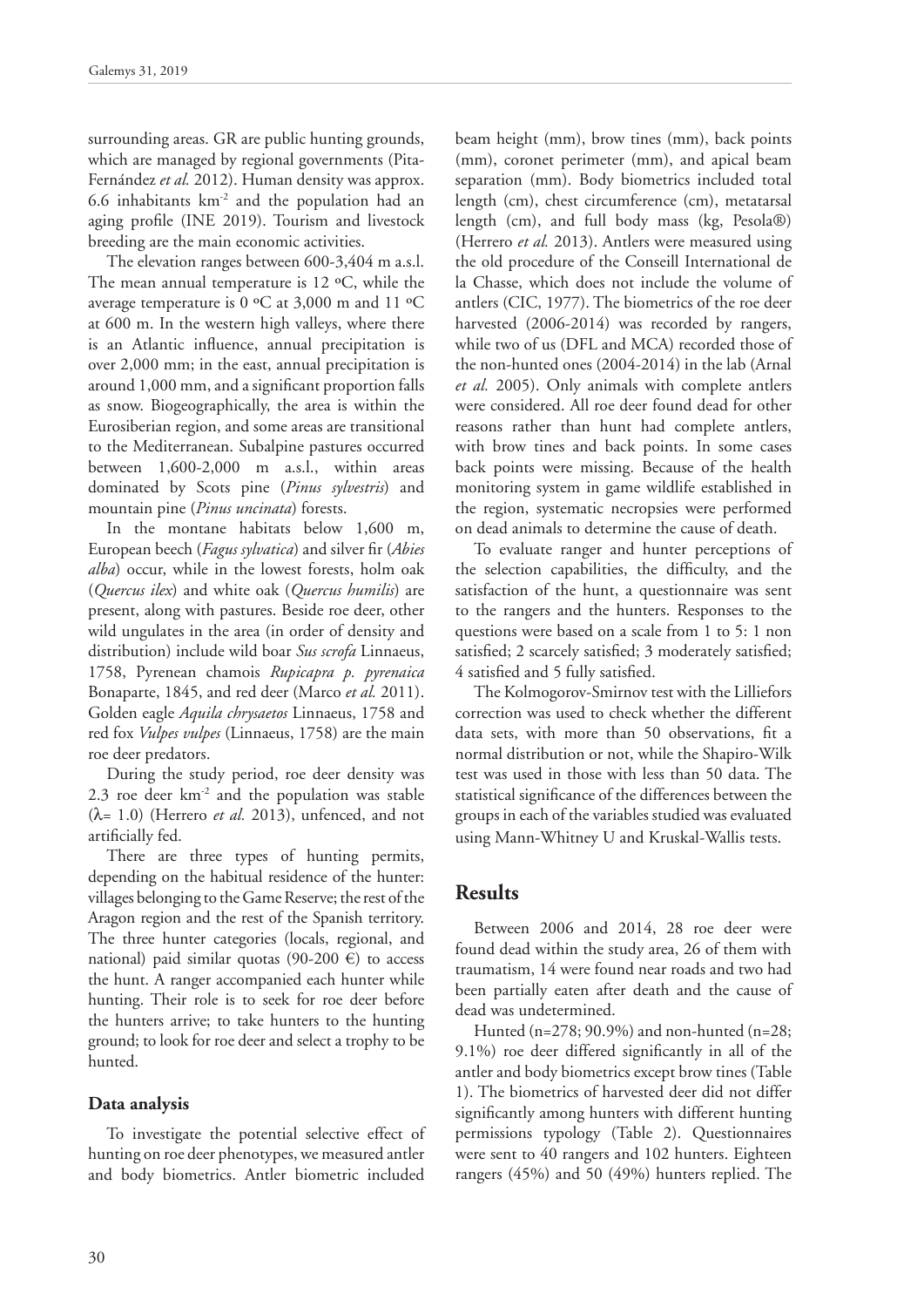responses of rangers and hunters did not differ significantly (Table 3).

### **Discussion**

In our study population, hunted roe deer consistently showed larger biometric values than the non-hunted ones, while no selectivity was detected among hunter typologies.

Hunter's preferences based on culture, religion, ethics, knowledge, skill, and motivation can affect wildlife populations (Mysterud 2011). In our study, TH in Aragonian Game Reserves was highly selective because the best trophies and the largest animals were harvested, something which occurs in other deer populations (Schoenebeck & Peterson 2014).

Thus, in general, studies based on the biometric trend of selectively hunted ungulates can be inaccurate as a means of detecting changes in these characters. For that reason, research on the ecological evolution of wild populations must be based on samples that are representative of the populations and use the same sampling procedure. That said, the data obtained from TH trends can be

Table 1. Characteristics of Pyrenean roe deer antlers. Harvested in GR (2006-2014); found dead for other reasons (2004-2014); ns: non-significant; \*<0.05; \*\*<0.01; \*\*\* <0.001.

| Variables                         | Source     | $\mathbf n$ | Average | Standard<br>deviation | Median | Coefficient<br>of variation | Range       | U Mann-<br>Whitney<br>p-value |  |
|-----------------------------------|------------|-------------|---------|-----------------------|--------|-----------------------------|-------------|-------------------------------|--|
| Beams height<br>(mm)              | Hunted     | 273         | 197.9   | 25.5                  | 200    | 13%                         | 110-265     | ${<}0.001***$                 |  |
|                                   | Found dead | 24          | 157.3   | 35.1                  | 166    | 22%                         | 73-215      |                               |  |
| Top tines<br>(mm)                 | Hunted     | 274         | 212.6   | 22.9                  | 212.5  | 11%                         | 100-262.5   | ${<}0.001***$                 |  |
|                                   | Found dead | 28          | 177     | 47.6                  | 183,8  | 27%                         | 74-246.5    |                               |  |
| <b>Brow</b> tines<br>(mm)         | Hunted     | 263         | 44.7    | 20.2                  | 42.5   | 45%                         | 8-160       | $0.087$ ns                    |  |
|                                   | Found dead | 21          | 36.2    | 28.6                  | 24.5   | 79%                         | $2 - 86$    |                               |  |
| <b>Back</b> tines<br>(mm)         | Hunted     | 241         | 32,6    | 13.8                  | 31     | 42%                         | $7.5 - 110$ | $0.002**$                     |  |
|                                   | Found dead | 14          | 20.9    | 12.7                  | 19     | 61%                         | $4 - 46.5$  |                               |  |
| Coronet<br>perimeter<br>(mm)      | Hunted     | 273         | 121     | 18.7                  | 120    | 15%                         | 50-190      | $< 0.001***$                  |  |
|                                   | Found dead | 28          | 102.3   | 26                    | 101.5  | 25%                         | 57-157.5    |                               |  |
| Apical beam<br>separation<br>(mm) | Hunted     | 239         | 115.8   | 27.1                  | 115    | 23%                         | 35-220      |                               |  |
|                                   | Found dead | 24          | 81.9    | 21.9                  | 83.5   | 27%                         | 42-119      | ${<}0.001***$                 |  |
| Total length<br>(cm)              | Hunted     | 256         | 111.6   | 5                     | 111    | $4\%$                       | 95-126      |                               |  |
|                                   | Found dead | 25          | 108.5   | 6.9                   | 108    | 6%                          | 96-121      | $0.034*$                      |  |
| Chest<br>circumference<br>(cm)    | Hunted     | 240         | 68.1    | 5                     | 68     | 7%                          | 54-85       | ${<}0.001***$                 |  |
|                                   | Found dead | 25          | 61.1    | 5                     | 60     | $8\%$                       | 53.5-77     |                               |  |
| Metatarsal<br>(cm)                | Hunted     | 248         | 28.6    | 4.1                   | 29     | 14%                         | 15-39       | ${<}0.001***$                 |  |
|                                   | Found dead | 24          | 24.9    | 1.2                   | 25     | 5%                          | 22.5-27     |                               |  |
| Whole weight<br>(kg)              | Hunted     | 245         | 23.5    | 2.5                   | 23     | 11%                         | 17-33       | ${<}0.001***$                 |  |
|                                   | Found dead | 22          | 19.7    | 2.9                   | 19.3   | 15%                         | 14.3-27     |                               |  |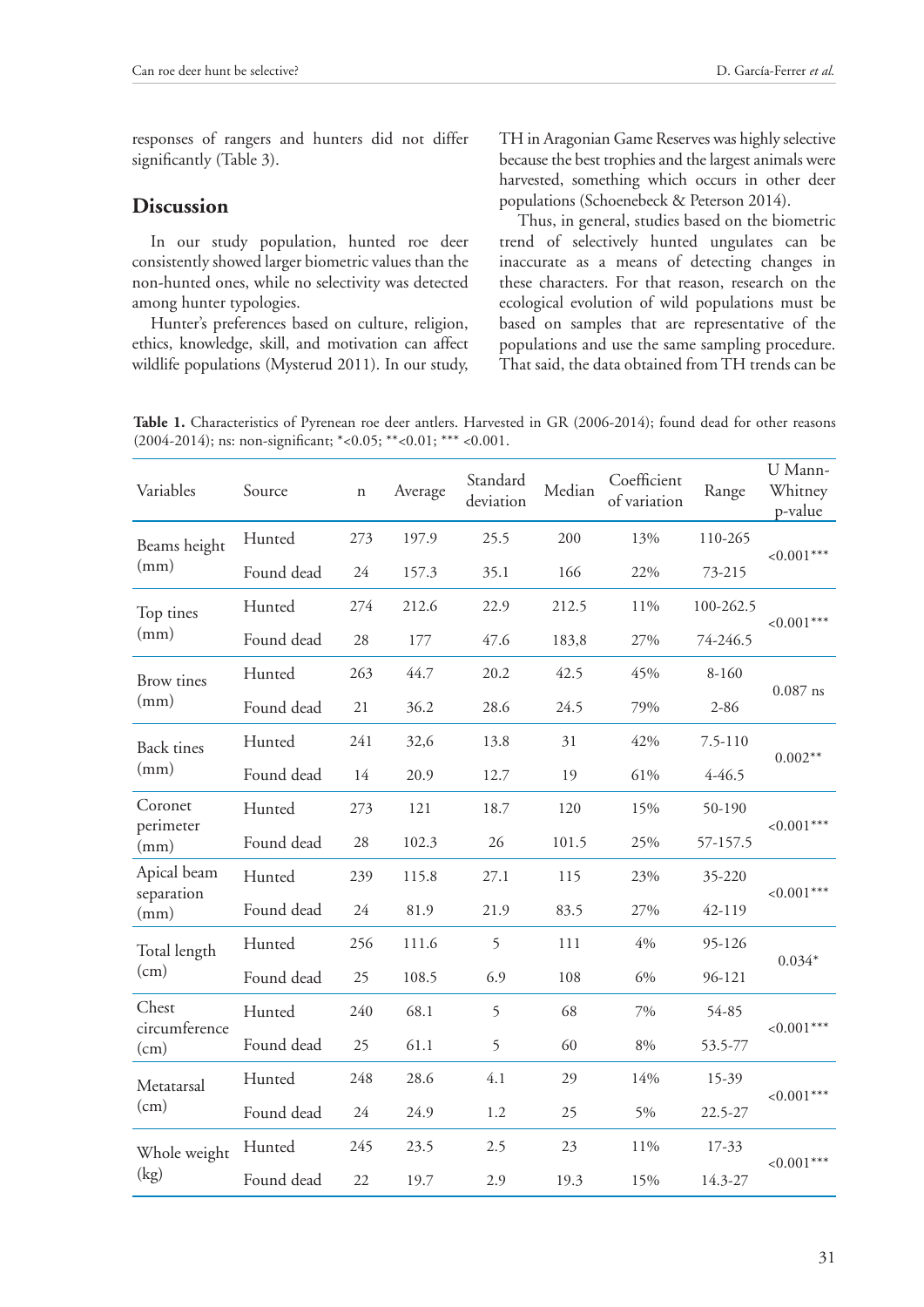| Variables                      | Local hunters<br>(n) | Regional hunters<br>(n) | National hunters<br>(n) | Kruskal-Wallis<br>p-value |
|--------------------------------|----------------------|-------------------------|-------------------------|---------------------------|
| Beams height (mm)              | 200.3<br>(95)        | 194.3<br>(90)           | 197.7<br>(54)           | $0.247$ ns                |
| Top tines (mm)                 | 215.4<br>(95)        | 208.8<br>(90)           | 212.4<br>(55)           | $0.050$ ns                |
| Brow tines (mm)                | 45.6<br>(91)         | 43.6<br>(86)            | 43.2<br>(52)            | $0.643$ ns                |
| Back points (mm)               | 33.1<br>(86)         | 31.7<br>(77)            | 32.8<br>(45)            | $0.572$ ns                |
| Coronet perimeter (mm)         | 120.1<br>(94)        | 120.1<br>(90)           | 119.5<br>(55)           | $0.962$ ns                |
| Apical beam separation<br>(mm) | 115.8<br>(81)        | 115.5<br>(85)           | 114.4<br>(45)           | $0.967$ ns                |
| Length (cm)                    | 111.8<br>(90)        | 111.7<br>(85)           | 111.5<br>(51)           | $0.999$ ns                |
| Chest circumference (cm)       | 67.2<br>(89)         | 68.4<br>(74)            | 69.3<br>(50)            | $0.101$ ns                |
| Metatarsal (cm)                | 28.3<br>(86)         | 28.4<br>(81)            | 29.1<br>(51)            | $0.514$ ns                |
| Whole weight (kg)              | 23.6<br>(83)         | 23.4<br>(82)            | 23.4<br>(50)            | $0.621$ ns                |
| Total hunters (n)              | 97                   | 91                      | 56                      | 244                       |

**Table 2.** Biometric characteristics of roe deer harvested as trophies in the Pyrenees (2006-2014) considering hunting permissions typology; ns: non-significant.

Table 3. Survey on the perception of the roe deer hunt in GR by rangers (n = 18) and hunters  $(n = 50)$ ; ns: non-significant.

| Questions             | Source         | Mode | Average | U Mann-<br>Whitney |  |
|-----------------------|----------------|------|---------|--------------------|--|
|                       | Rangers        | 4    | 4       |                    |  |
| Selection capacity    | <b>Hunters</b> | 4    | 3.5     | $0.101$ ns         |  |
| Results match with    | Rangers        | 4    | 3.9     | $0.263$ ns         |  |
| expectations          | <b>Hunters</b> | 5    | 3.3     |                    |  |
| Hunter's satisfaction | Rangers        | 4    | 3.9     | $0.449$ ns         |  |
| with hunt             | <b>Hunters</b> | 5    | 4       |                    |  |
| Hunter's satisfaction | Rangers        | 3    | 3.3     | $0.196$ ns         |  |
| with trophy           | <b>Hunters</b> | 3    | 2.9     |                    |  |
| General satisfaction  | Rangers        | 4    | 4       | $0.051$ ns         |  |
|                       | <b>Hunters</b> | 5    | 4.4     |                    |  |
| Difficulty            | Rangers        | 5    | 4       | $0.561$ ns         |  |
|                       | <b>Hunters</b> | 4    | 4       |                    |  |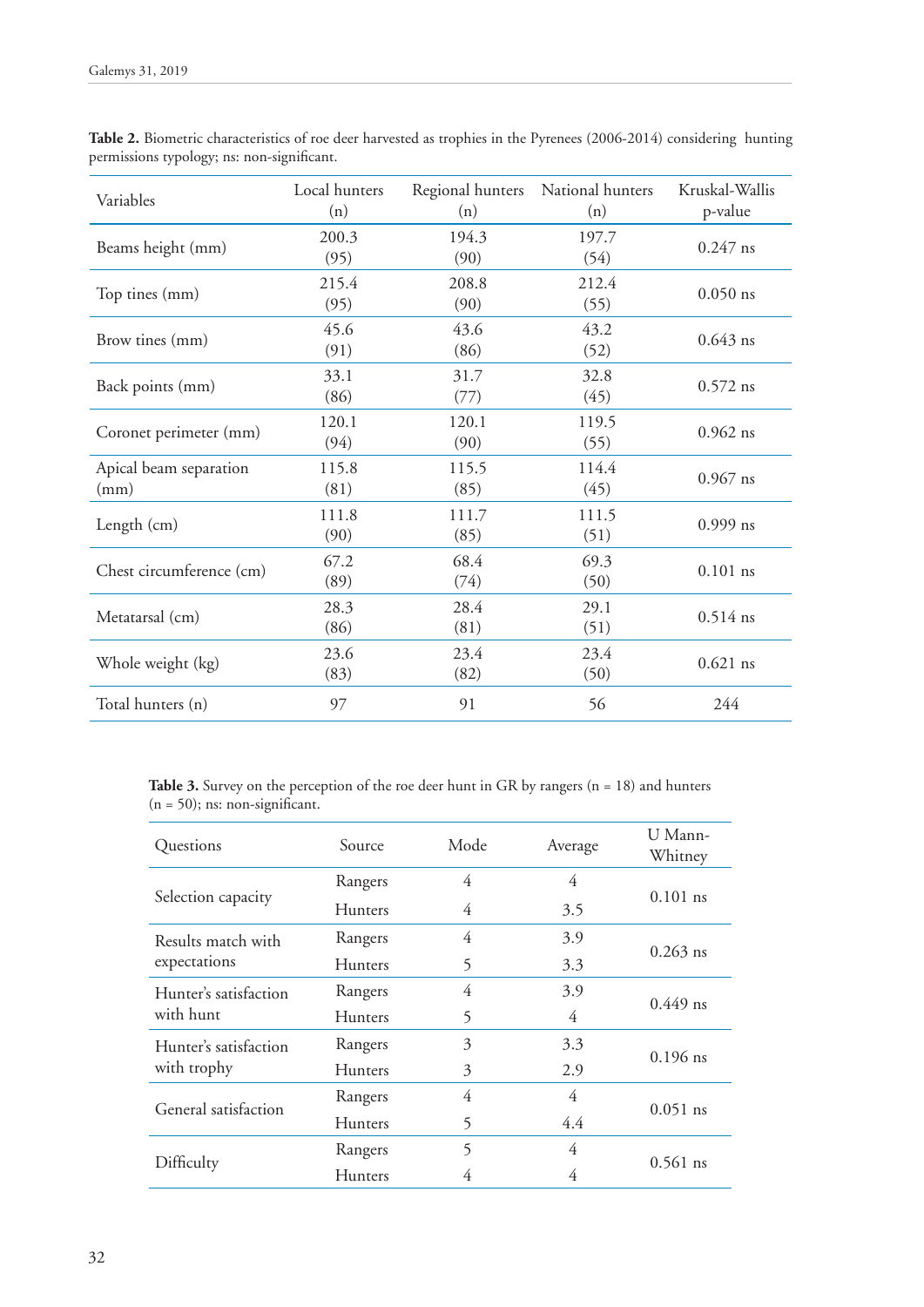useful depending on the intended use of the data and encourages researchers to test methods that identify bias (Martínez *et al.* 2005).

Mysterud *et al.* (2006) argued that foreign hunters selected roe deer that had the largest antlers, but local hunters did not, possibly because foreign hunters paid a higher price to access hunt than did local hunters, and they had some privileges such as hunting at the beginning of the hunting season. In addition, Rivrud *et al.* (2013) found that, in Hungary, foreign hunters accompanied by rangers selected larger and older trophies than did local hunters. TH was a privilege for foreign hunters and the political elite in the country. A change in the management approach made results more balanced (Rivrud *et al.* 2013). In our study, the lack of differences might have been because of an unbiased approach, because the hunting fees and the role played by rangers were similar among the three hunter categories. The demand for attendant rangers is highest among foreign hunters because their participation produces the best results in TH (Schmidt *et al.* 2007).

In the GR of the Aragonian Pyrenees, hunters and rangers found the roe deer TH equally difficult, a positive experience, and the hunters had a positive view of the selection abilities of the rangers. Putman (2005) indicated the difficulty of deciding quickly whether to shoot overlap among hunters, and rangers in the experience evaluation and the selection capacity of rangers.

Future research should focus on the impact of systematically harvesting the animals with larger antlers, which could have a long-term negative impact.

#### **Acknowledgments**

We thank José Luis Alarcón, director of the Game Reserves, for his support during our research. Also the rangers from the Game Reserves and the hunters who answered the questionnaire. Carlos Nores, from Oviedo University (Spain) and Luca Corlatti, from Freiburg University (Germany) reviewed an early draft of the manuscript. This work is part of the long-term monitoring of wild ungulates in Aragon, financed by the Regional Government.

## **References**

Apollonio M., Andersen R. & Putman R. 2010. *European ungulates and their management in the 21st century*. Cambridge University Press, Cambridge, UK.

- Arnal M.C., Revilla M. & Fernández de Luco D. 2005. Estudio sanitario en cabra montesa (*Capra pyrenaica*), ciervo (*Cervus elaphus*), corzo (*Capreolus capreolus*), sarrio (*Rupicapra p. pyrenaica*) en Aragón. 23émes Rencontres de G.E.E.F.S.M. Actes de la reunión de La Cortinada. *Bulletin d´information sur la Pathologie des animaux sauvages en France,* 25. La Cortinada (Principality of Andorra).
- Coltman D.W., O´Donoghue P., Jorgenson J.T., Hogg J.T., Strobeck C. & Festa-Bianchet M. 2003. Undesirable evolutionary consequences of trophy harvesting. *Nature*, 426: 655-658. [DOI: 10.1038/](https://www.nature.com/articles/nature02177) [nature02177](https://www.nature.com/articles/nature02177)
- Conseill International de la Chasse (CIC) 1977. *The game-trophies of the world. International formula for the measurement and evaluation of trophies.*
- Corlatti L., Storche I., Filli F. & Anderwald P. 2017. Does selection on horn length of males and females differ in protected and hunted populations of a weakly dimorphic ungulate? *Ecology and Evolution*, 7: 3713-3723. [DOI: 10.1002/ece3.2963](https://onlinelibrary.wiley.com/doi/full/10.1002/ece3.2963)
- Festa-Bianchet M., Pelletier F., Jorgensen J.T., Feder C. & Hubbs A. 2014. Decrease in horn size and increase in age of trophy sheep in Alberta over 37 years. *The Journal of Wildlife Management*, 78: 133-141. [DOI:](https://wildlife.onlinelibrary.wiley.com/doi/full/10.1002/jwmg.644)  [10.1002/jwmg.644](https://wildlife.onlinelibrary.wiley.com/doi/full/10.1002/jwmg.644)
- Garel M., Cugnasse J.M., Maillard D., Hewison A.J.M. & Dubray D. 2007. Selective harvesting and habitat loss produce long-term life history changes in a mouflon population. *Ecological Applications*, 17 (6): 1607-1618.
- Ginsberg J.R. & Milner E.J. 1994. Sex biased harvesting and population dynamics in ungulate: implications for conservation and sustainable use. *Conservation Biology*, 8: 157-166.
- Hartl G.B., Lang G., Klein F. & Willing R. 1991. Relationships between allozymes allozyme heterozygosity and morphological characters in red deer (*Cervus elaphus*) and the influence of selective hunting on allele frequency distributions. *Heredity*, 66: 343-350. [DOI: 10.1038/hdy.1991.43](https://www.nature.com/articles/hdy199143)
- Herrero J., Torres R.T., Prada C., García-Serrano A., Giménez-Anaya A. & Fernández O. 2013. Sustainable monitoring of roe deer in public hunting areas in the Spanish Pyrenees. *Forest Systems*, 22 (3): 456-462. [DOI: 10.5424/fs/2013223-02820](http://revistas.inia.es/index.php/fs/article/view/2820)
- Instituto Nacional de estadística. 2019. [http://www.ine.](http://www.ine.es/dynt3/inebase/es/index) [es/dynt3/inebase/es/index](http://www.ine.es/dynt3/inebase/es/index).
- Marco J., Herrero J., Escudero M.A., Fernández O., Ferreres J., García-Serrano A., Giménez-Anaya A., Labarta J.L., Monrabal L. & Prada C. 2011. Veinte años de seguimiento poblacional de ungulados silvestres en Aragón. *Pirineos*, 166: 135-153. [DOI:](http://pirineos.revistas.csic.es/index.php/pirineos/article/view/222/221)  [10.3989/pirineos.2011.166007](http://pirineos.revistas.csic.es/index.php/pirineos/article/view/222/221)
- Martínez M., Rodríguez-Vigal C., Jones O.R., Coulson T. & San Miguel A. 2005. Different hunting strategies select for different weights in red deer. *Biology Letters*,